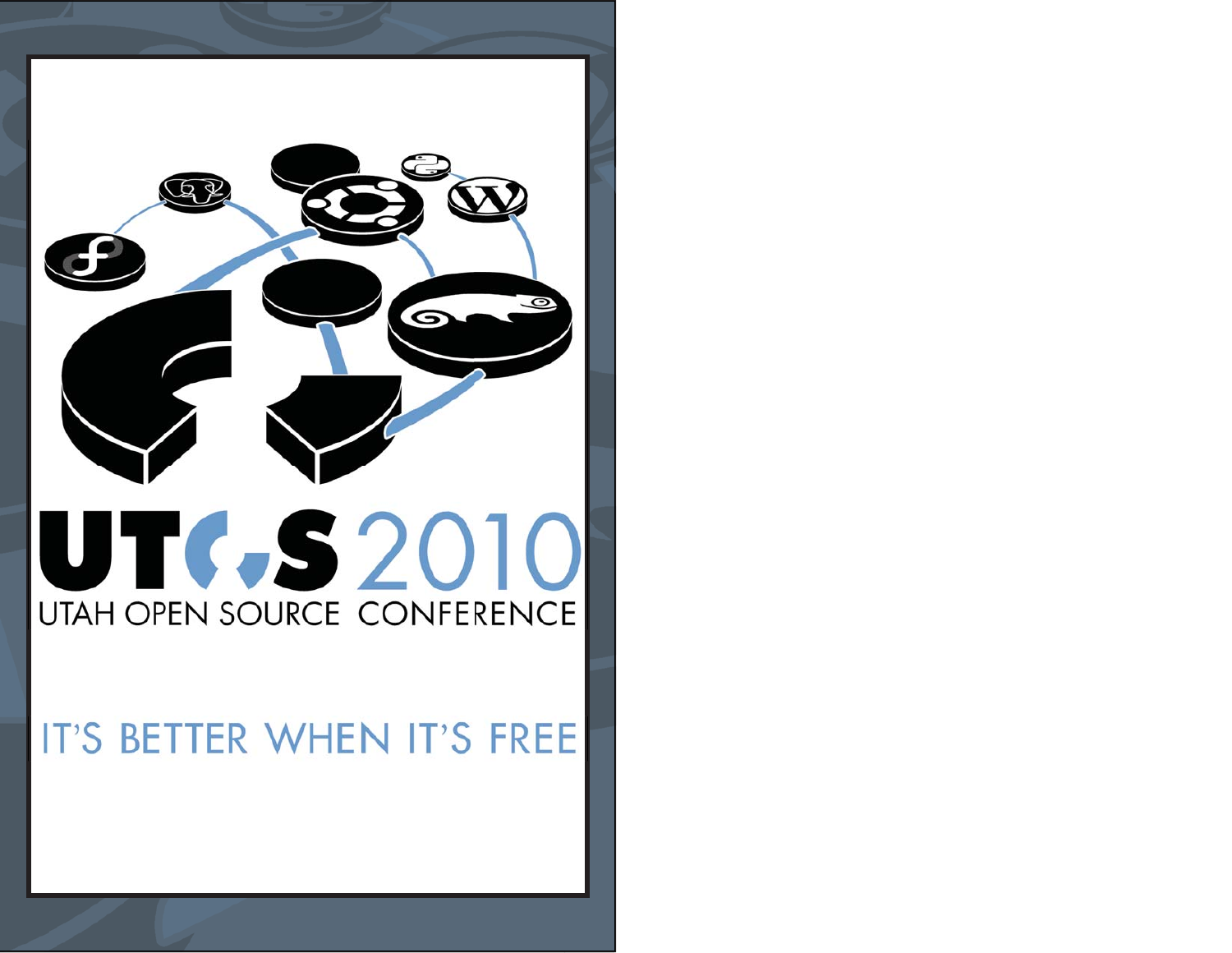# **Utah Open Source Conference 2010**

# mbrc

# miller business resource center

The MBRC can serve as a single point of resources for any business in any period of its business cycle. Our mission is to serve you in ways you can only imagine. If you have a business challenge, we are certain to have the right solution for you. The MBRC offers a wide range of services and support to entrepreneurs and small business owners. Support is provided through on-site internal resources such as the Salt Lake Region Small Business Development Center and Miller Business Innovation Center as well as partners such as Utah Science Technology and Research Initiative and the Export Assistance Center.



As a local, independent Internet service provider, XMission provides customers with unmatched technical expertise and friendly customer service available 24/7. Since 1993, XMission has developed and supported effective connectivity, hosting, and colocation

**UTOSC.com**

residents and businesses. We have a variety of services to meet every requirement and for every price range. Call us, email us, or stop by our offices to customize your XMission account.

# A special thanks to...



Utah Governor's Office of<br>Economic Development



mbrc

miller business resource center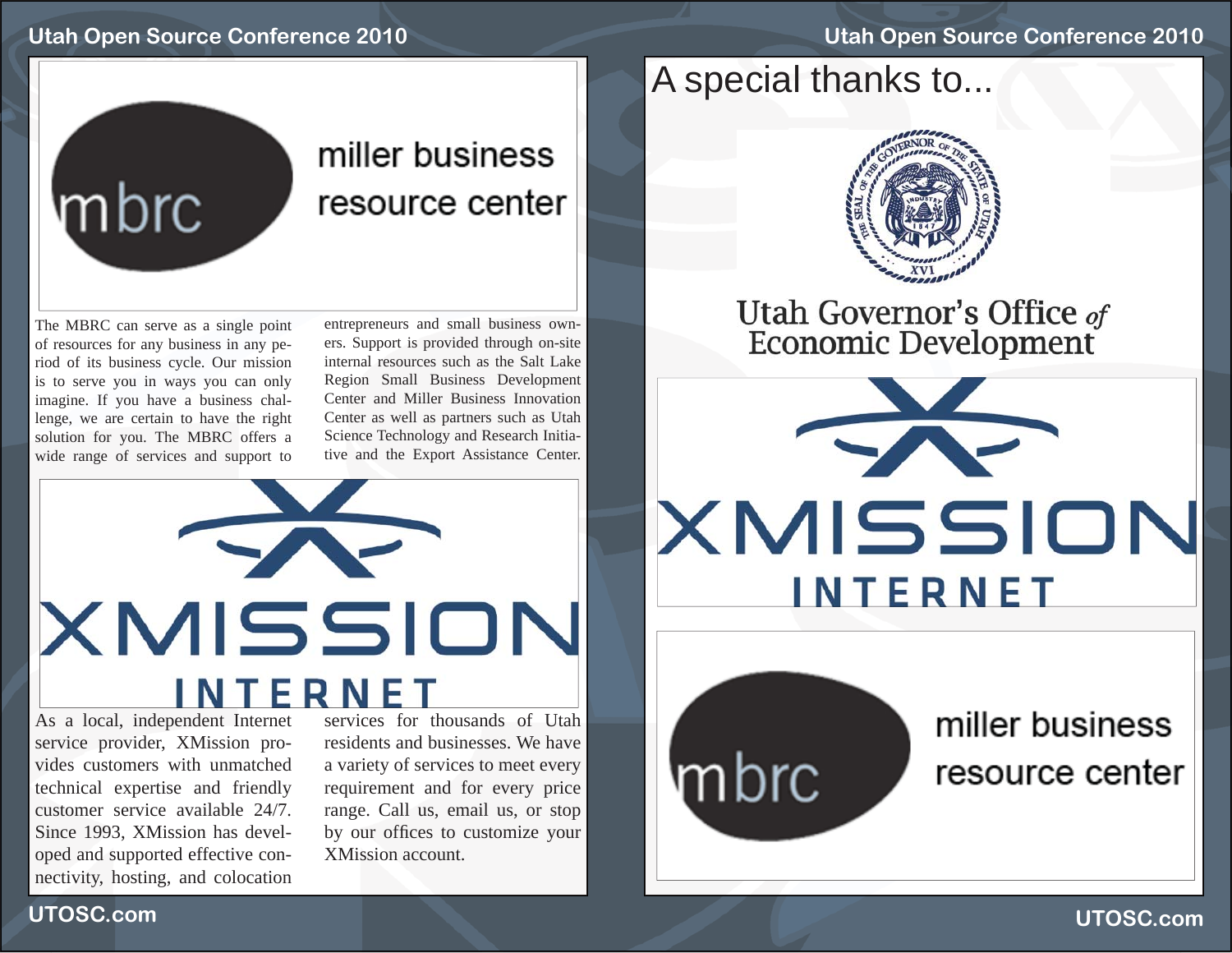management and the software application features that can bring a new level to home entertainment including MythTV, XBMC, and MediaTomb.

#### **Graphics Minicourse (Part 2) Joseph Brower MFEC 223**

 Working with RAW images (UFRaw/Rawstudio), Batch Image Processing (Phatch), Filters and Layers in Gimp if time allows.

**4:30 p.m.**

#### **Introduction to WordPressJohn WeeksMFEC 223**

This hands on workshop provides you with the skills to build your first website using WordPress. We will briefly walk through creating a MySQL database on a Linux Apache system and installing WordPress. Then we will immediately start adding pages and blog posts to your websites navigation menus.

#### **Fun with Transactions: What robust transactions can do for you, and how they do it for free Josh Tolley MPDC 209**

This presentation will explain why developers need to understand transactions, and demonstrate how to use them to good effect. It will compare implementations in the commercial and free worlds, and demonstrate open source transaction management tools suitable for mission-critical use.

#### **There's no place like \${HOME} Derek CarterMFEC 123**

A beginner's look at some tips and tricks to make the CLI (BASH speci fi cally), a little more comfortable.

#### **Home Internet Filtering Using Free SoftwareThad Van Ry MFEC 101**

This presentation will outline how to use a Linux distribution designed for wireless routers to create a home internet firewall and filtering device. The setup uses PacketProtector which incorporates several open source programs to protect the home network from internet based threats.The presentation will describe how to set up this type of system and also offer tips for improving the performance of the setup.

#### **RepRap: Manufacturing on Your Desktop Freedom Shane Hathaway MFEC 203**

The RepRap project is a global open source effort to build selfreplicating rapid prototyping machines. I will present a RepRapderived machine I have built. We will discuss the technology and how its development will affect people for good.

**6:00 p.m.**

#### **Boardgame Bash Event Utah Open Source MFEC 123**

The Boardgame bash is a tradition! Each year at the end of the conference, we gather and play boardgames until we're too tired to play any more. Everyone invited..

# **Utah Open Source Conference 2010**

# **Sponsor List Diamond:**

**Xmission Internet**

**Salt Lake Community College : Miller Business Resource Center**

# **Emerald:**

**Utah Governor's Office of Economic Development**

**General Sponsor:**

**Doba**

**One to One Interactive**

**OpenSuse**

**Fedora**

**OS Tailors**

**Media Sponsor:**

**Linux Journal**

**7b**







Utah Governor's Office of **Economic Development** 



**One to One interactive** 







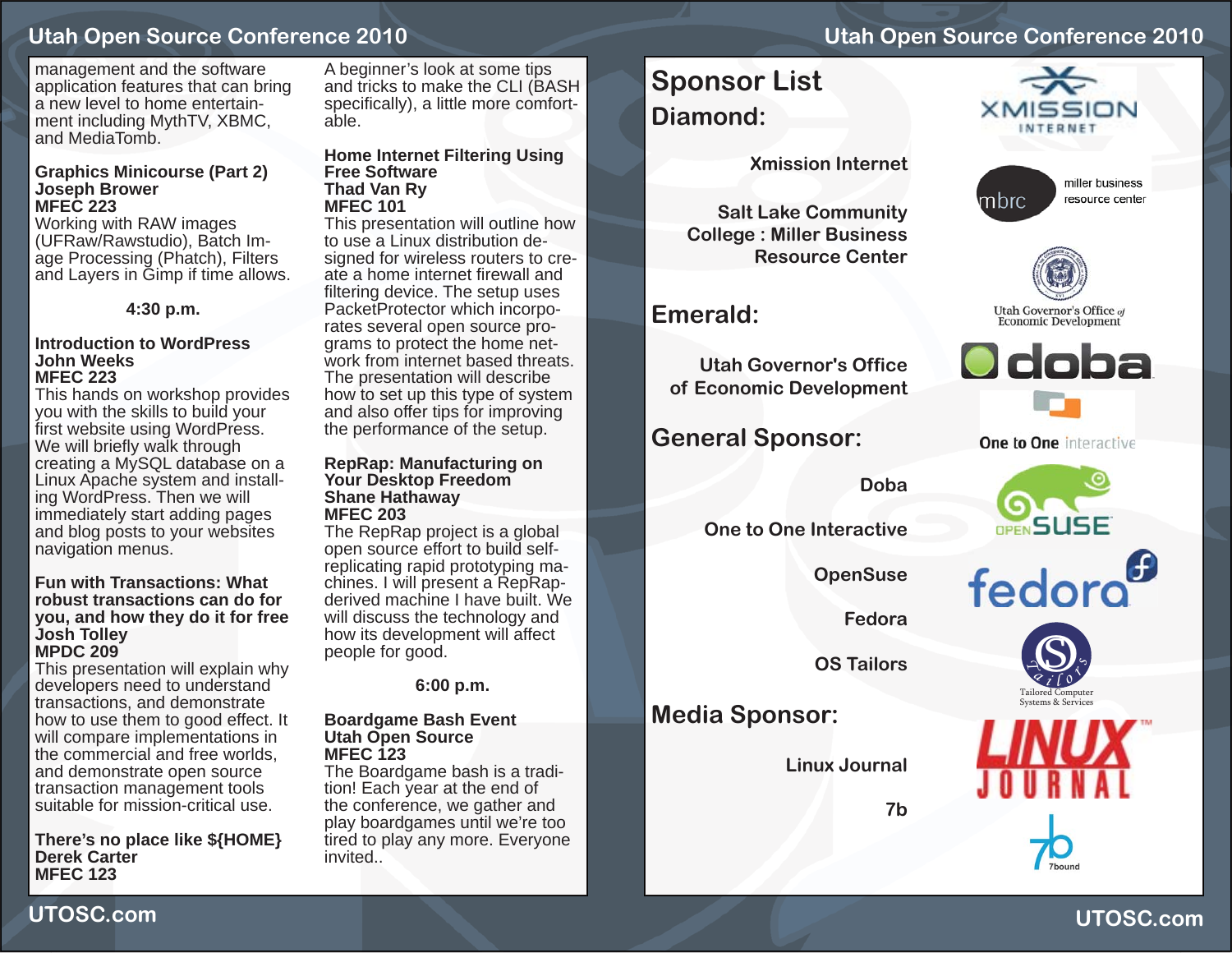#### **Thursday, October 7 10:00 a.m.**

#### **Nmap Justin RicksMFEC 101**

We will be exploring some of the features of Nmap such as the standard TCP Nmap scan, Stealth scans, Information Gathering, Ping scanning, Using decoys and zombies in a scan, zenmap, and real world uses. We will also go over the theory of what Nmap is doing as well as some real uses while we are waiting for each scan to complete.

#### **Webhooks: Enable User Contributed Functionality Sam CurrenMFEC 123**

User Contributed Functionality is the new User Contributed Content. Through the use of Web-Hooks, web applications, desktop software, and devices can allow user 'scripting' without the need to provide a script environment. WebHooks are a technology that will drive the Event Driven Web. This will explain What, Why, and How.

#### **Deploy the webapps. Immediately! Dan Langford MPDC 228**

In this presentation we will walk through my favorite tools to quickly turn ideas into working web wonders. Complementing JAVA with Google tools and services, like GWT and AppEngine, can make web app deployment easy, quick and free. If you have great ideas but no server to try them out on, then come on out.

#### **VMLB IP LoadBalancerClint Tinsley MPDC 209**

VMLB is a commercial grade LoadBalancer with a web portal for all administration tasks. Topics to be covered include how a loadbalancer works, load balancing algorithms, vlan configuration (single and multi-homed), and virtual machine implementation for load balancing within the virtual server environment.

**11:30 a.m.**

#### **OS-Level Virtualization : Free-BSD Jails Christer EdwardsMPDC 209**

This presentation will outline the implementation, security concepts and use of Operating System Level Virtualization with FreeBSD Jails. This will also include a hands-on portion, allowing attendees to attack these jails with whatever they can come up with. Are you 133t enough to take down a FreeBSD Jail?

#### **Using the MooTools Javascript FrameworkJames LanceMFEC 123**

"MooTools is a compact, modular, Object-Oriented JavaScript framework designed for the intermediate to advanced JavaScript developer." We will go over some of its syntax and how you interact with the DOM. I also will introduce how to create objects the MooTools way and introduce its effects library for the browser.

This presentation will focus on tools and methods for creating the user interface for featurerich web applications. There will be a brief tutorial on the use of jQuery, Underscore, JSON and available jQuery plugins with the goal of providing the audience with all the required knowledge to perform a simple implementation with these tools.

#### **Python Full Meal Deal (Part II) Matt HarrisonMFEC 223**

This is the second session of the Python Full Meal Deal.

#### **So Many Choices: Web App Deployment with Perl, Python, and Ruby Jon JensenMPDC 209**

We'll go over the implications of these new options for webserver independence, performance, process isolation, load balancing, scalability, memory usage, and SELinux. We'll also compare the host-it-yourself model to multitenant cloud services such as Heroku and Google App Engine.

#### **Shell Scripting Survival Tools Mike AdamsMFEC 203**

 Shell Scripting Survival Tools would be an introduction to basic shell scripting on a Linux/ BSD/\*nix system using Bash. At the end of the presentation a Linux/BSD/\*nix user should be able to identify the basic components and some useful functions of a bash shell script.

#### **3:00 p.m.**

**Ajax Fragments, Django, jQuery, and You! Seth HouseMFEC 123**

We will be talking about a reusable technique for making every widget, sprocket, and cog on your website drip with Ajaxy goodness without sacrificing all that wholegrain nourishment of HTML, back-buttons, bookmark-ability, and beautiful, semantic and crawlable URLs.

#### **Generating Solutions Brian HawkinsMFEC 203**

Many data related problems can be solved by using generated code. Using generated code instead of dynamic typing or reflection results in more efficient code that is easier to maintain. This presentation provides the tools and techniques to begin generating code for your projects.

#### **Zenoss: They Built A Better Nagios Corey Edwards MPDC 209**

Zenoss may be the solution for you. It offers many advances over previous generation tools such as Nagios and Cacti. It's simple to use, easily extensible and rich in features. Come learn how Zenoss can make your life easier.

#### **Introduction into managing Media content with LinuxBrandon BeattieMFEC 101**

 In this presentation we will go over the basics of media content

**UTOSC.com**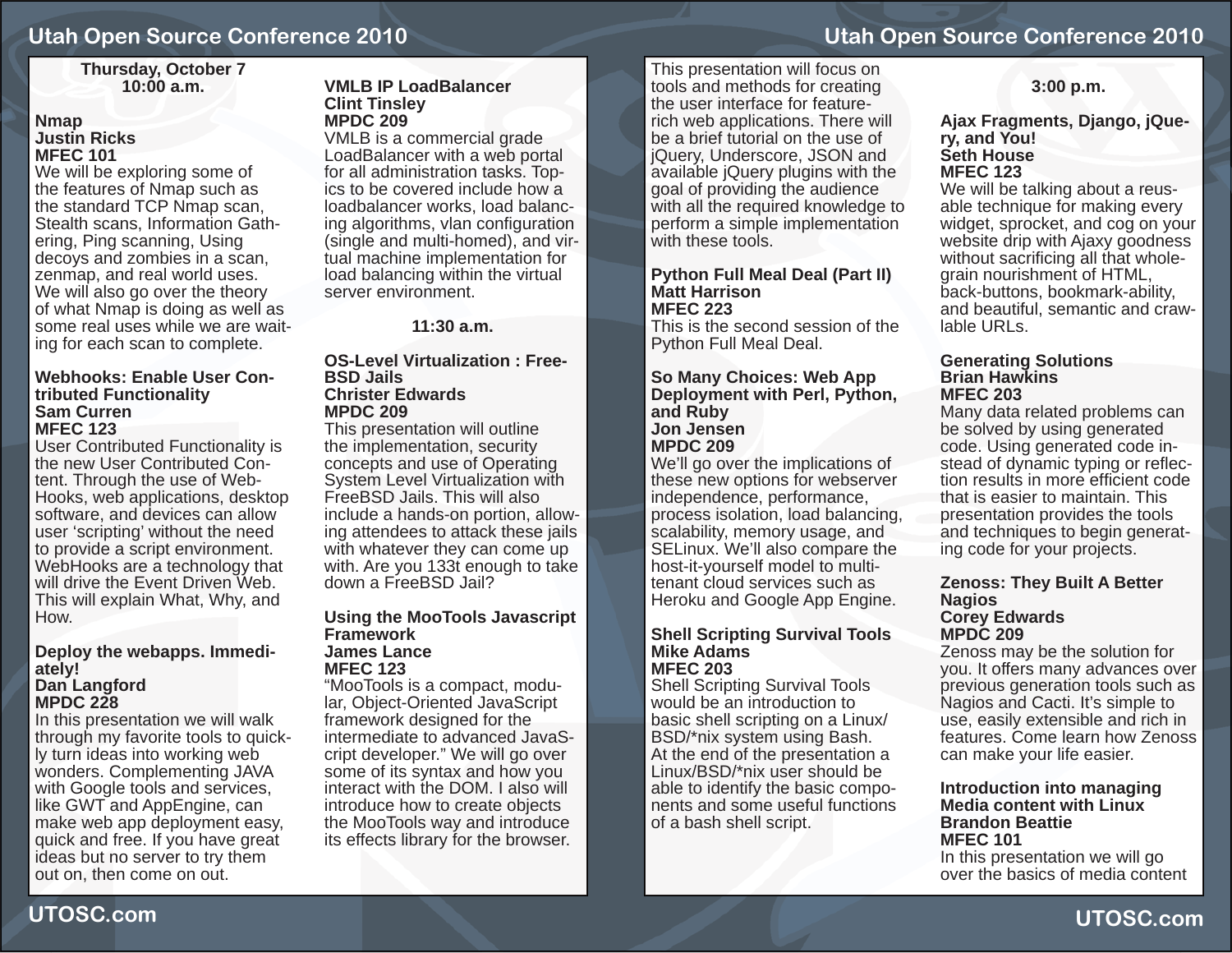A discussion of prudent businessplanning and rapid course-correction in an age when everybody instantly knows everything.

#### **11:30 a.m.**

#### **Android programming using Google Maps John Jolly MFEC 123**

 Android is Google's answer to the iPhone OS. This class will be a quick overview on how to create an Android App and how to integrate a Google Map into the app. It will show layers and markers and let you persist the data between runs of the app (or instances).

#### **Dumb Simple PostgreSQL Performance Joshua DrakeMPDC 209**

This talk is designed specifically for those who are not DBAs. We discuss the key parameters in the postgresql.conf to adjust and what to adjust them to. We also provide discussion on proper hardware provisioning, basic indexing techniques and external technologies such as replication and connection pooling.

#### **Make Your Pictures POP! (Beginning GIMP) Laura MoncurMFEC 223**

If you are wondering how to modify your digital photographs, this is the class for you. Using GIMP, a free and open source photoediting software package, you'll learn how to crop, adjust colors, straighten, and correct your photographs so they are perfect. This is a hands-on demonstration.

#### **Ultimate Randomness -- Girls in Open Source Malakai Wade, Mirano Ca fi ero, Saskia WadeMFEC 101**

In this session, a 12-year-old girl involved as a user of, and contributor to, open source projects present some of her work. This is followed by a Q&A session for the audience to explore how to get girls involved in open source.

#### **An Introduction to Django Jordan GundersonMFEC 203**

Django is an excellent Python web framework. We'll take a tour of Django by looking at the various components of a very simple, but working Django site: a settings file, a urls file, a simple model, a simple view, a simple form, a template, the admin area, and maybe a context processor and a piece of middleware.

**1:30 p.m.**

#### **Managing your fi nances with GNUCashJoseph Brower MFEC 101**

This presentation covers how to use GNUCash to manage your everyday expenses. Things such as the chart of accounts and reporting would be focused on. Using GNUCash for tracking monthly expenses and budgets would also be covered.

**Development of feature-rich web applications Daniel EvansMFEC 123**

# **Utah Open Source Conference 2010**

#### **Creating Appliances with Kiwi Alan ClarkMPDC 228**

**This presenta**tion will discuss how to use open source Kiwi to create appliances and system images and cover details about the creation of the Kiwi configuration and how to customize the created image. We will use examples to discuss the XML based Kiwi configuration file. Basic XML understanding helpful.

#### **Experience publishing with open source Jerome HorowitzMFEC 101**

The presentation will relate our experience using open source software to prepare a manuscript for printing. The intent was to get a professional look with a minimum of effort. Tried openoffice. org, lyx, tex, latex, kile, emacs, texmaker, and eclipse. We will go over Latex and Tex resources.

#### **1:30 p.m.**

#### **Getting the word out: free software project promotion Jake Edge MPDC 209**

 We'll cover things like interfacing with the press, using blogs and mailing lists, web site organization, and more. Participants will leave with a better idea of how to make a bigger splash with their projects.

#### **Anatomy of a PHP Request Joseph Scott MFEC 123**

Ever wondered what really happens when your PHP script runs?

I'll cover read, parse, compile, execute, output and where to look for road bumps along the way. We'll dive into op code caches (with APC), op code dumps (Vulcan Logic Dumper), system calls, and profiling (with Xdebug, webgrind, and XHProf).

## **Search to Infi nity... and Beyond!**

#### **Andrew Spencer MFEC 101**

**Dive into se**tting up an industrialstrength search engine for all of your applications. Learn how to install, configure and customize Sphinx for tailor-made searches into your data. See how easy it is to master the Sphinx API and have your applications quickly return relevant results,

#### **Torque: Open Source HPC for home useStephen McQuay MPDC 228**

TORQUE is an open source resource manager providing control over batch jobs and distributed compute nodes. I'll show how to use TORQUE to put old computers to \*meaningful\* work. In combination with NFS (or similar), one can trivially set up a system for batch encoding ogg files, video files, etc.

#### **3:00 p.m.**

#### **A Twisted Approach Gabriel GundersonMFEC123**

 Twisted enables rapid development of networking applications. We'll look at Twisted's basic building blocks, developing Twisted servers and clients, and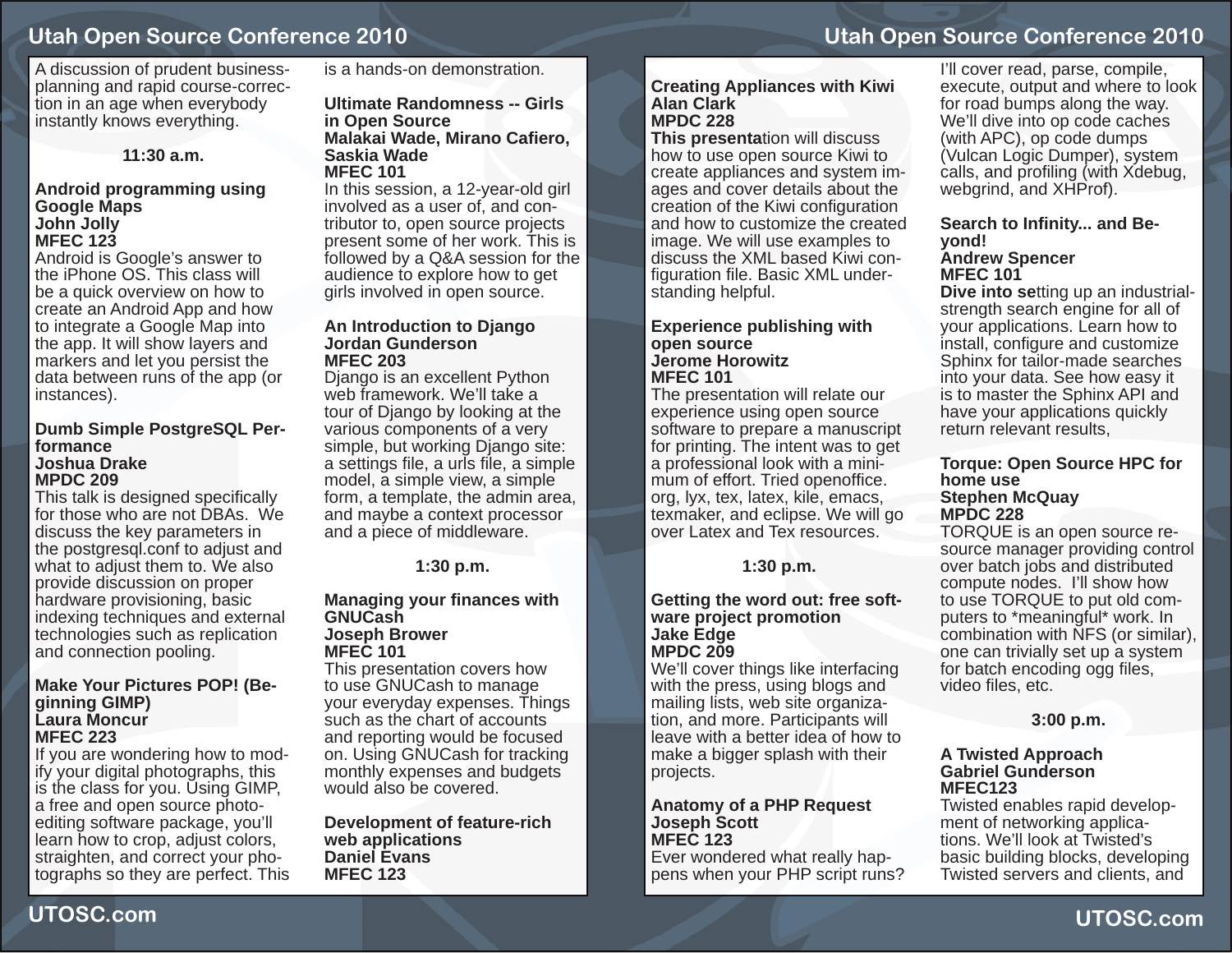introduce Perspective Broker (an asynchronous, symmetric network protocol for secure, remote method calls and transferring of objects).

#### **Ditching Stateless HTTP with WicketCraig Kelley MPDC 209**

Apache Wicket is a bridge of PHP, JSP, and MVC frameworks like Struts, Rails or Zend into a coherent application framework. It allows for work in HTML and CSS while back-end developers work in Java. Database information is used directly by Wicket components, which are extensible and customizable.

#### **How ioMemory & open source are creating a new storage tier Robert Wipfel MPDC 228**

ioMemory is a new tier of solid state persistent storage; positioned closer to RAM than traditional spinning disk: a fusion of Memory and I/O. The performance, cost, and energy benefits of ioMemory is truly disruptive. Attend this session to learn about ioMemory, its impact on OS and Apps,

#### **FreeSeer: Capturing audio and video on the cheap Clint Savage MFEC 101**

Freeseer (http://github.com/fosslc/freeseer) was created as a video capture utility capable of capturing presentations. It captures vga output and audio and mixes them together to produce a video. If you are interested in getting started on the cheap this presentation is for you. **4:30 p.m.**

#### **KEYNOTE: Jared SmithSwimming upstream: How Linux distributions help the entire community MFEC 101**

 In my keynote, I'll talk about the job of Linux distributions --How they take upstream code, package it up, and put it pieces together to build a distribution. I'll also talk a bit about communitybuilding and working in a collaborative fashion with upstream projects.

**6:00 p.m.**

#### **LaunchUPUtah Open Source MFEC 101**

LaunchUp.org is going to help entrepreneurs in new ways. A community based advisory board if you will. A way to help get some companies launched, or help existing companies launch past problems to new levels.

**6:30 p.m.**

#### **Fedora, FOSS, and Schools.. The story of Fedora Campus Ambassadors Ryan Rix MFEC 123**

Many colleges and universities have been dominated by proprietary software requiring students to purchase expensive software. Over the last year, however, FOSS has matured to the point that schools can begin assessing Free alternatives. This presentation will touch on the current state of Fedora's Campus Ambassador

# **Utah Open Source Conference 2010**

However, its great data reliability comes at a cost - performance. I will examine various hardware and software approaches to tuning your OpenSolaris+ZFS NAS and share what sort of performance can be expected from each.

**7:30 p.m**

#### **Amateur Radio Operators BoF Robert BoltonMFEC 123**

A chance for current amateur radio operators and those interested in amateur radio to come together to discuss the different aspects of amateur radio and open source technology. Topics include software defined radio, APRS, digital communications, high-speed multimedia radio, etc.

**Fedora BoF Larry Ca fi eroMFEC 203A birds-of-a-feather meeting around the Fedora Project.**

**Tornado: Real-time web Allan CarrollMPDC 209**

With Google's launch of Instant Search, real-time experiences have become the gold standard across the web. Tornado is a lightweight Python web server and framework for building realtime web applications. Discussion will focus on Tornado's nonblocking, asynchronous request handling, and various tools.

**PGP/GPG Keysigning BoF Aaron Toponce MFEC 101**What to do before the key signing

party? If you don't have a GPG or PGP key yet, create yourself a key as described in section 4.1 of the GPG key signing HOWTO (http://www.cryptnet.net/ fdp/crypto/keysigning\_party/en/ keysigning\_party.html). What to bring? printout of your key including the fi ngerprint information and an official, valid ID with a photo of yourself on it.

#### **Drupal and You BoF Jason HillMFEC 223**

Anyone interested in learning more about Drupal. The talk will cover the basics (nodes, taxonomy, content types), intermediate/ advanced (modules, views, cck, theming, apis) and beyond. Find out what makes this open source CMS tick.

**8:30 p.m**

## **Geek Dinner - Texas Road House**

**Utah Open Source** Join us at the Utah Open Source Geek Dinner, held at Texas Road House. Enjoy some great grub with a bunch of your friends and geeks. Discuss the conference, cool topics or anything of interest! Texas Road House 200 West 10600 South (@ South Towne Mall, west side) Sandy, UT 84070-4144 801-572-7718

> **Saturday, October 9 10:00 a.m.**

**KEYNOTE: Imitating Success and Identifying Failure Howard Tayler MFEC 101**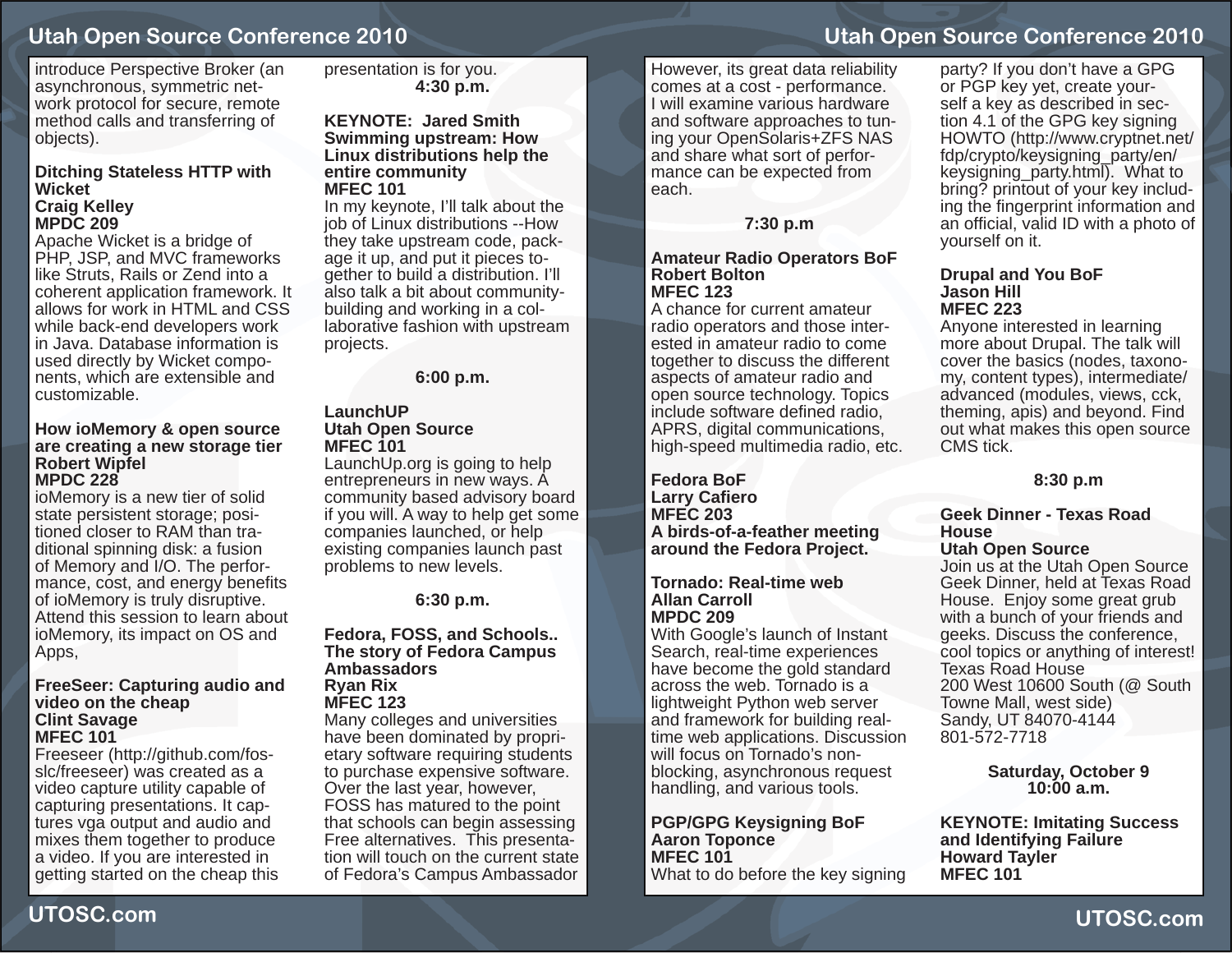#### **4:30 p.m**

#### **KEYNOTE: Barn raising and musicians on the green - old ideas in a digital world Karsten WadeMFEC 101**

We like to give it a fancy term, "the open source way", but that's really just riding the back of a strong and recognizable brand. What this is really about is learning from thousands of years of natural law that describes what people do when they get together over a shared field of endeavor. In this presentation, you are introduced to why free and open source software (FOSS) represent that barnraising and commons on a global scale, with the same reach as folks in your local community. How FOSS is history's first worldwide barn building, complex and troublesome and beautiful, and ultimately very useful. Why people are specifically using the open source brand to talk about how these methods can be applied to other domains and endeavors.

#### **6:00 p.m**

#### **Metasploit: Free, Powerful, Flexible Jason WoodMFEC 101**

**Metasploit** is a powerful tool to have in the hands of a penetration tester. This presentation will cover what Metasploit is, who are the drivers of this project, and what its capable of. Metasploit is a framework for exploitation that can help you develop and build your own utilities to use in testing.

#### **Automated Deployments of Linux in a Small-business Environment Jared SmithMPDC 209**

In this talk, I will show attendees how they can automate a system to deploy Linux to desktop machines in a small-business environment. I'll cover topics such as network booting with PXE, how to use Cobbler, how to write a kickstart script, and how to automate other system settings.

#### **Getting Futuri fi c with JavaScript - Programming as if f(x) had already happened. AJ ONealMFEC 223**

A hands-on experiment using Futures to create a contact list application. Aimed for those familiar with JavaScript (have used a framework, such as jQuery, with callbacks) the exercise takes 2 to 3 hours.

#### **Business Models for Open Source David RichardsMFEC 203**

There are many business cases to be made using open source technologies. This presentation will what worked and what didn't. This presentation should be useful for developers, entrepreneurs, project managers, business owners, and investors.

#### **Performant Network Attached Storage David HiltonMFEC 123**From the aspect of data reliabil-

ity, opensolaris+ZFS is great.

program, the future of the program, and how it can grow and succeed.

**7:30 p.m.**

#### **Ignite Salt Lake Jesse Harding MFEC 101**

"Enlighten us, but make it quick" is the slogan of Ignite--a community event celebrating the passion and creativity of geek culture, sponsored by O'Reilly Media. Ignite events showcase a series of speakers who, in rapid succession, give five-minute talks on whatever ignites their passion.

> **Friday, October 8 10:00 a.m.**

#### **Designing and Building a Domain Speci fi c Language Phil Windley MFEC 101**

When most programmers set out to gather input for a program, they look to a user interface of some sort. Most never think about using a language as the basis for their system. This talk will discuss domain specific language design and implementation based the speaker's experience building the Kynetx Rule Language,

#### **Graphics Minicourse (Part 1) Joseph Brower MFEC 223**

In this presentation we will cover F-Spot and work on image organization, image versioning, basic editing, creating web galleries, slideshows, posters and collages.

#### **Learn the Command Line the Quick and Easy Way Jared BernardMFEC 203**

An introduction to the command line for the beginner. Learn how to navigate around the command line with confidence. See how easy it is to manage files, to find your data, kill programs that won't respond, automate tasks and be more productive.

#### **CLI Judo Derek CarterMFEC 123**

In this presentation, you will learn to make the most of your command-line experience including Bash "strict" mode, Variable tricks, Scripting best practices, History tricks, Pipe tricks, Completion tricks, and Great oneliners.

#### **11:30 a.m**

#### **Advanced Git (Part 1) Tim Harper MFEC 223**

So, you've been using git in your projects. It's fast, you're able to create and switch branches in the blink of an eye, and you're liking it better than any other VCS (version control system) you've ever used. But... if that's all you do with git, did you know that you've just scratched the surface?

#### **opensource.com: How open source is changing your life beyond technology Karsten Wade MFEC 203**Open source—once a way to describe software source code and

**UTOSC.com**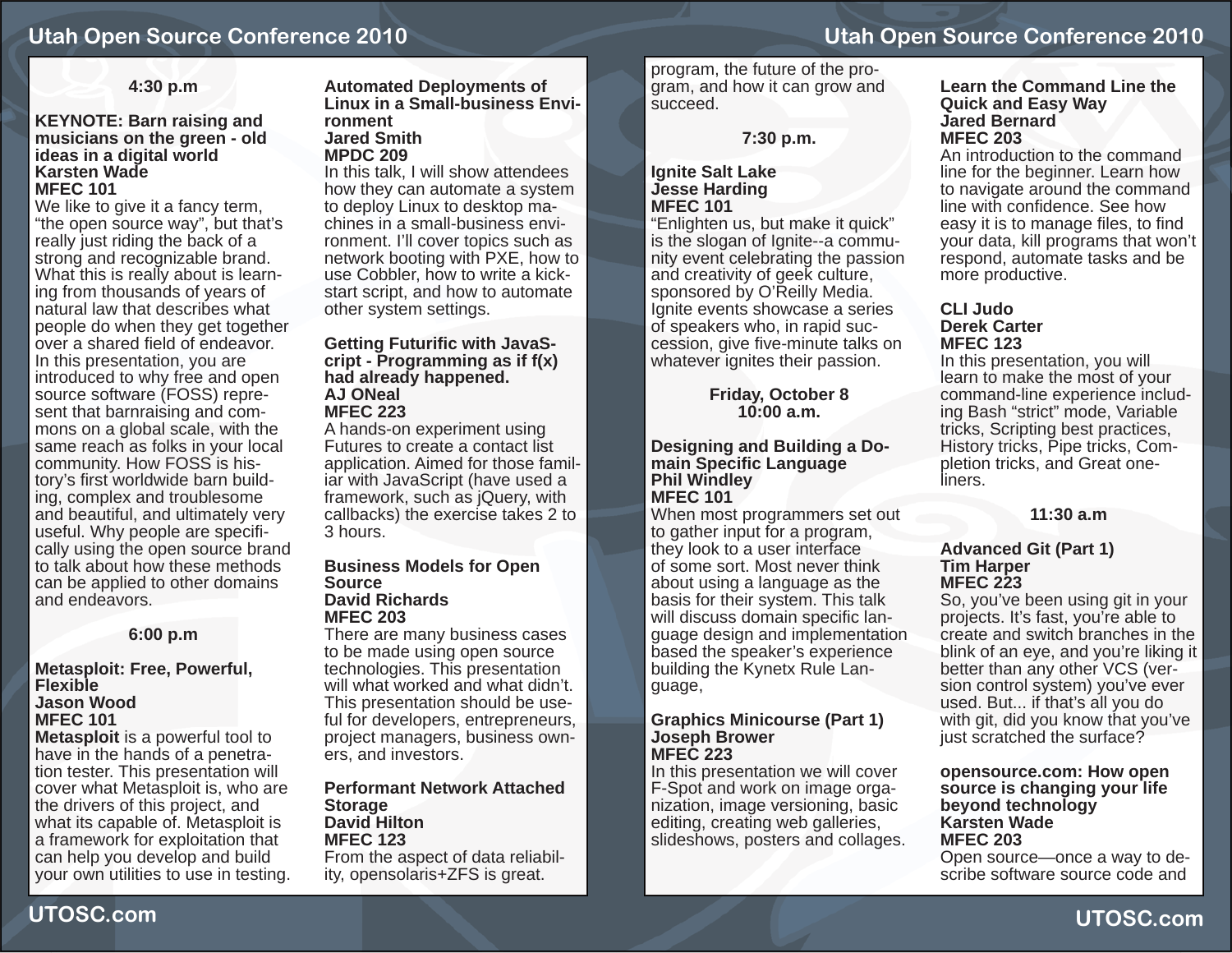the collaborative model for how it's developed. Today it's becoming much more. What happens when the open source way is applied to the world? What problems can we solve? How would it affect the way we learn? Run our businesses? Our governments?

#### **HTTP for Web Developers Michael PlaceMFEC 123**

We'll talk about what's actually happening when a browser requests a web page and we'll see HTTP in action using free tools like Firebug. We'll learn about common problems that occur between a browser and a web server and how to diagnose them.

#### **User Groups 2.0 Larry Ca fi ero MFEC 101**

With Linux and FOSS gaining in popularity, many newcomers are invited to participate in Linux User Groups (LUGs) or other programspecific user groups. Once the sole domain of geeks, user groups now have a wider range of people attending and groups must evolve to meet the needs of the non-technical user.

#### **Elphel - Open Hardware Company Oleg Dzhimiev**

# **MPDC 209**

**Discusses th**e benefits of Open Design, based on it's experience of developing high-end digital cameras over 9 years, in Utah.

#### **1:30 p.m**

**Keep your website running on** 

#### **the straight and narrow JT Zemp MFEC 209**

If your web app is important to your business, you need it to be running, responsive and giving your users a good experience. Using Cucumber and Nagios , we will cover making sure your site doesn't break. Cucumber is a tool that defines what a web app should do from the user's perspective.

#### **E-Commerce with the Magento Open Source Shopping Cart Mac NewboldMFEC 123**

Magento is one of the most popular open source shopping carts, This talk should be appropriate for business people looking for an online shopping cart solution, as well as technical people interested in working with the system or modifying and extending it.

#### **Extending Puppet with Custom Facts Joseph Hall**

## **MFEC 101**

You've been using Puppet at your datacenter, but you just can't help but feel that maybe you're being held back just a little. Facter, the program which Puppet uses to collect facts about your system, can be extended with the addition of your own custom facts!

#### **Tour de OMNOM (Open Marketing, not Obscured Marketing) Robyn Bergeron MFEC 203**

"Open marketing", in a nutshell, is taking the principles of FOSS and applying them to the ways projects market themselves. At**Utah Open Source Conference 2010**

tendees will learn about the many ways that communities can utilize Open Marketing practices to promote their projects or causes.

#### **Advanced Git (Part 2) Tim Harper MFEC 223**

So, you've been using git in your projects. It's fast, you're able to create and switch branches in the blink of an eye, and you're liking it better than any other VCS (version control system) you've ever used. But... if that's all you do with git, did you know that you've just scratched the surface?

#### **3:00 p.m**

#### **Exploring the Radio Frequency Spectrum Robert BoltonMFEC 203**

An in depth look at amateur radio's effect on today's technology. Topics include the history of amateur radio, requirements for becoming an amateur radio operator, exploration of the technologies amateur radio uses, and open source tools that can be used in conjunction with amateur radio.

#### **Python Full Meal Deal (Part I) Matt HarrisonMFEC 223**

We're going to mesh TDD, a desire to learn Python and Brazilian BBQ. Bring your laptop (having Python 2.x installed). This is hands on! You will program! Hopefully you'll walk away from this double session knowing a little bit about Python, perhaps even writing your own decorators and generators.

#### **Leveraging Outsourced Development Resources Scott LemonMPDC 209**

Does it make sense to use offshore, outsourced developers? How do I do it? What are some best practices? What can I expect? This presentation would give an example of how outsourced development resources can be used to create a powerful software development team. It will include real world experiences.

#### **Linux Backup Strategies Rob OakesMFEC 101**

This presentation will overview the challenges of preserving memory in a digital world. It will introduce two different types of tools: those used for backup, and those used for archiving. It will then describe an automated, open source system for routinely creating a backup of digital memories.

#### **Rapid application development with node.js Shane HansenMFEC 123**

Node.js is a server side framework for developing massively concurrent servers. In my presentation I'll provide a brief introduction to node.js, and walk through a brief example app for collecting real time web analytics to showcase how rapidly applications can be developed with node.